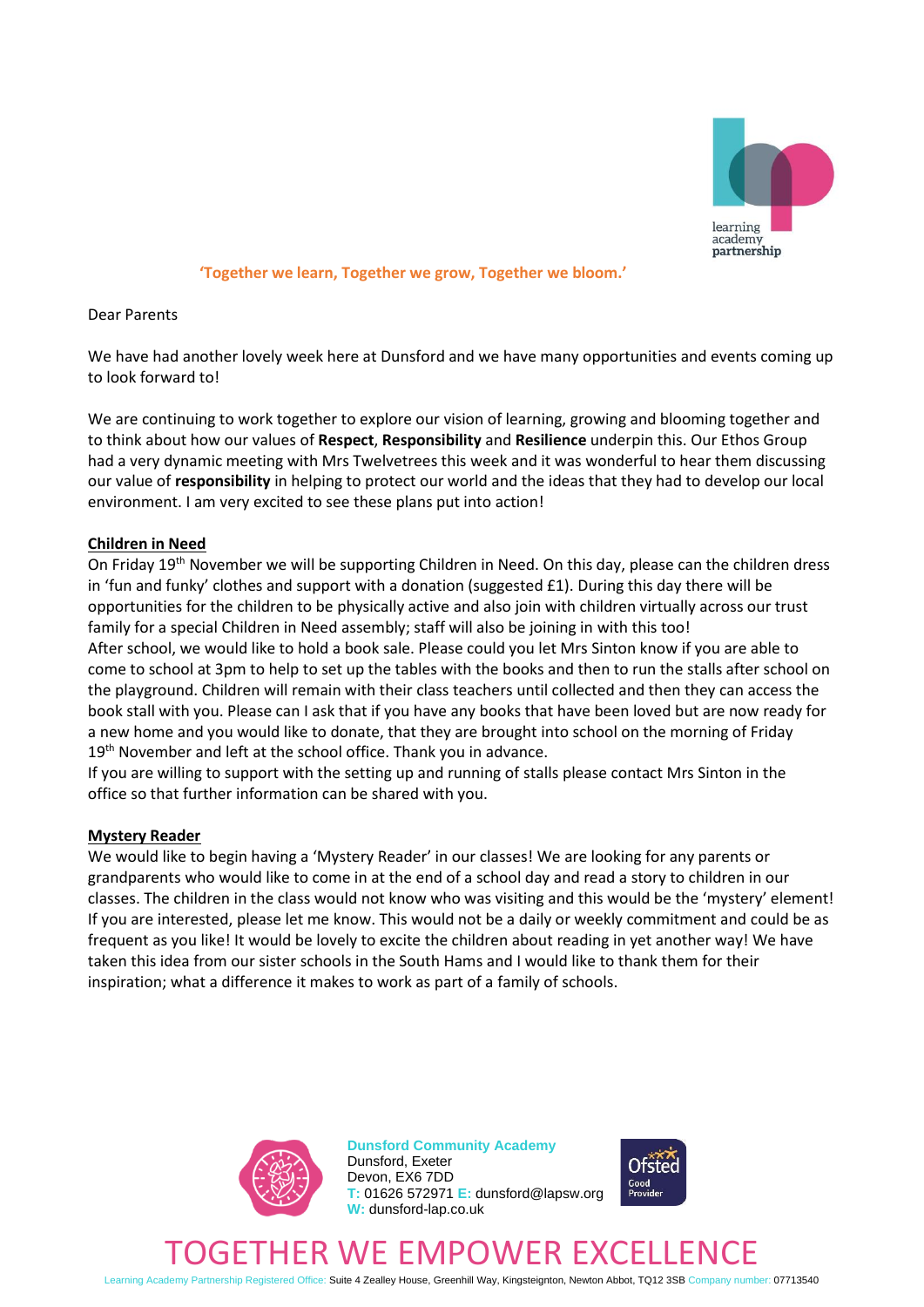## **Musical Extravaganza!**

Please note the message from last week's newsletter regarding the Musical Afternoon on 25<sup>th</sup> November and, for those who it is applicable, please hold the date:

*''On the afternoon of Thursday 25 th November we will be holding a musical extravaganza in the village hall. This will be an opportunity for the children who currently take part in music lessons with both Mrs Todd and Mr Blurton to share their learning by putting on a special performance. We would like to invite the parents of the children who work with Mrs Todd and Mr Blurton to join us for this event which will begin at 2pm. It promises to be a wonderful afternoon of beautiful music and we are very much looking forward to this.''*

# **Musical Success**

As you are aware, we have recently been celebrating the success of Betty, Cami and Isla as they performed in the Torbay and South Devon Music Festival. We have shared their success in the local area and you can find a full press release celebrating their achievements

here: [https://www.inyourarea.co.uk/news/dunsford-community-academys-success-at-torbay-and-south](https://www.inyourarea.co.uk/news/dunsford-community-academys-success-at-torbay-and-south-west-of-england-music-festival/)[west-of-england-music-festival/](https://www.inyourarea.co.uk/news/dunsford-community-academys-success-at-torbay-and-south-west-of-england-music-festival/)

# **Visit from Miss Cleverly**

This week it was wonderful to be able to welcome our trust CEO Miss Tracey Cleverly to Dunsford. She spent time talking with our Year 6 children about their ideas for the Civic Award and what they hoped to achieve. It was brilliant to hear them all talking with such passion and enthusiasm and I can't wait to see what they all achieve.

**Attendance and Lates** I would like to take this opportunity to thank all for your efforts in attendance and punctuality at Dunsford. As we all know, when children attend school they both learn and grow! We continue to place a high importance on attendance here at Dunsford and we continue to value the part that you as parents play in this.

Did you know?

- An average attendance of 80% or less across a child's school career adds up to missing a whole 2 years from school
- Being late for school reduces learning time
- If your child is 5 minutes late every day they will miss three days of learning each year
- If your child is 15 minutes late every day they will miss 2 weeks of learning each year
- Attending school everyday = 100% attendance
- Attending 4 1/2 days a week = 90% attendance equating to 4weeks missed per year
- Attending 4 days a week = 80% attendance equating to more than half a term missed per year
- Attending 3 1/2 days a week = 70% attendance equating to more than a quarter of the school year missed

Every Minute Counts!